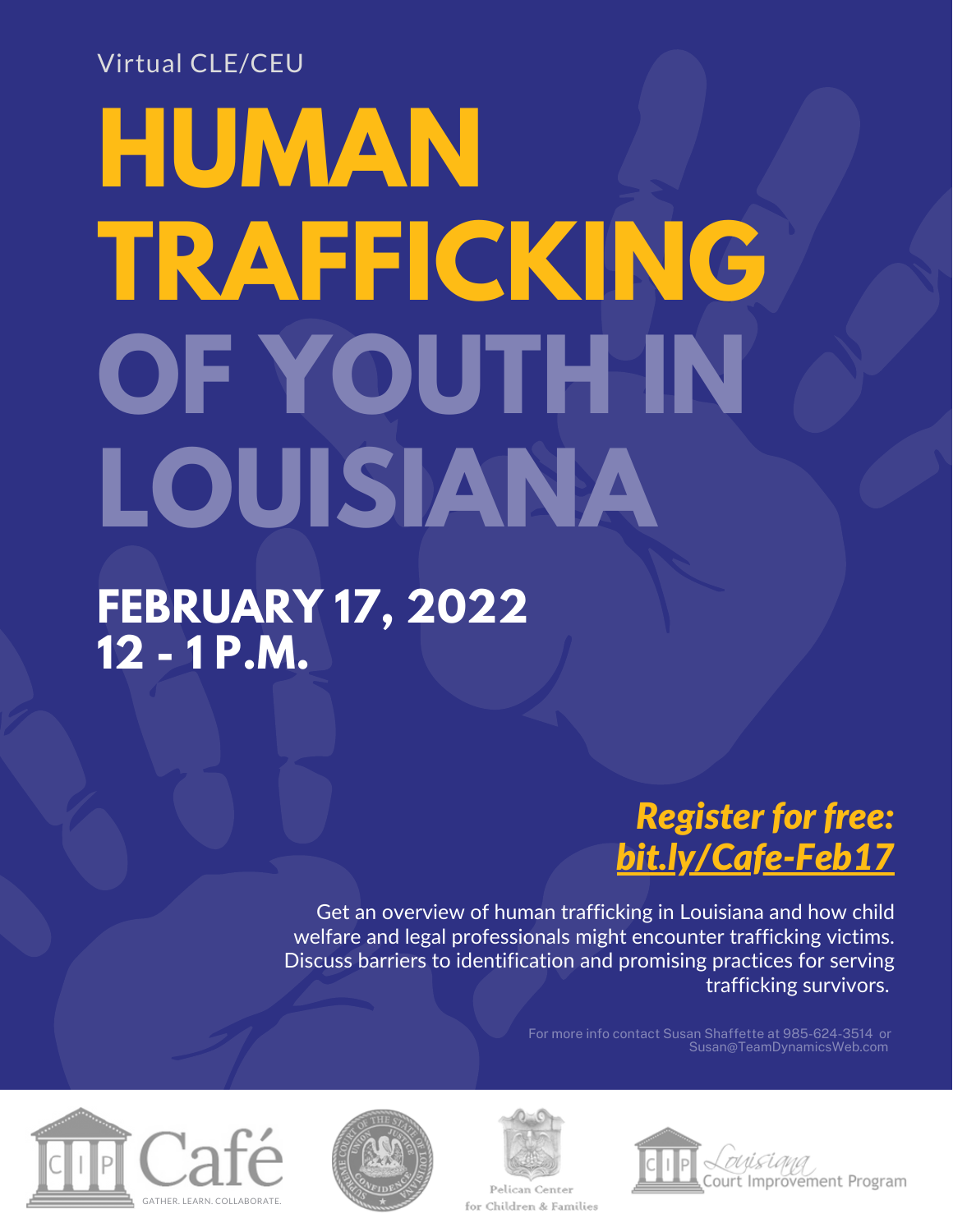## **AGENDA & SCHEDULE** HUMAN TRAFFICKING OF YOUTH IN LOUISIANA

#### **Objectives**

- Define the legal characteristics of human trafficking and the sociological concept of human trafficking.
- Explore the scope and nature of human trafficking of youth in Louisiana.
- Examine recruitment, grooming, and psychological coercion to understand how it impacts victims of human trafficking.
- $\bullet$  Identify research-based approaches to identification and response that focus on survivor empowerment.
- Consider how participants might integrate human trafficking identification and response into their practice/agency.

#### Speakers

- Curtis Nelson, J.D. | *Deputy Judicial Administrator, Division of Children and Families, Louisiana Supreme Court*
- Kate Shipley | *Executive Director of the Louisiana Alliance of Children's Advocacy Centers*
- Leanne McCallum | *Strategic Projects Manager for the Louisiana Alliance of Children's Advocacy Centers*
- Mark Harris | *Executive Director, Pelican Center for Children and Families*

| $12:00 - 12:20PM$ | Introduction to Human Trafficking of Youth<br>in Louisiana                 |
|-------------------|----------------------------------------------------------------------------|
| $12:20 - 12:35PM$ | Impact on Victims and Research-Based<br>Approaches on Survivor Empowerment |
| $12:35 - 12:45PM$ | <b>Integrating Human Trafficking</b><br><b>Identification and Response</b> |
| $12:45 - 1:00PM$  | <b>Questions and Answers</b>                                               |

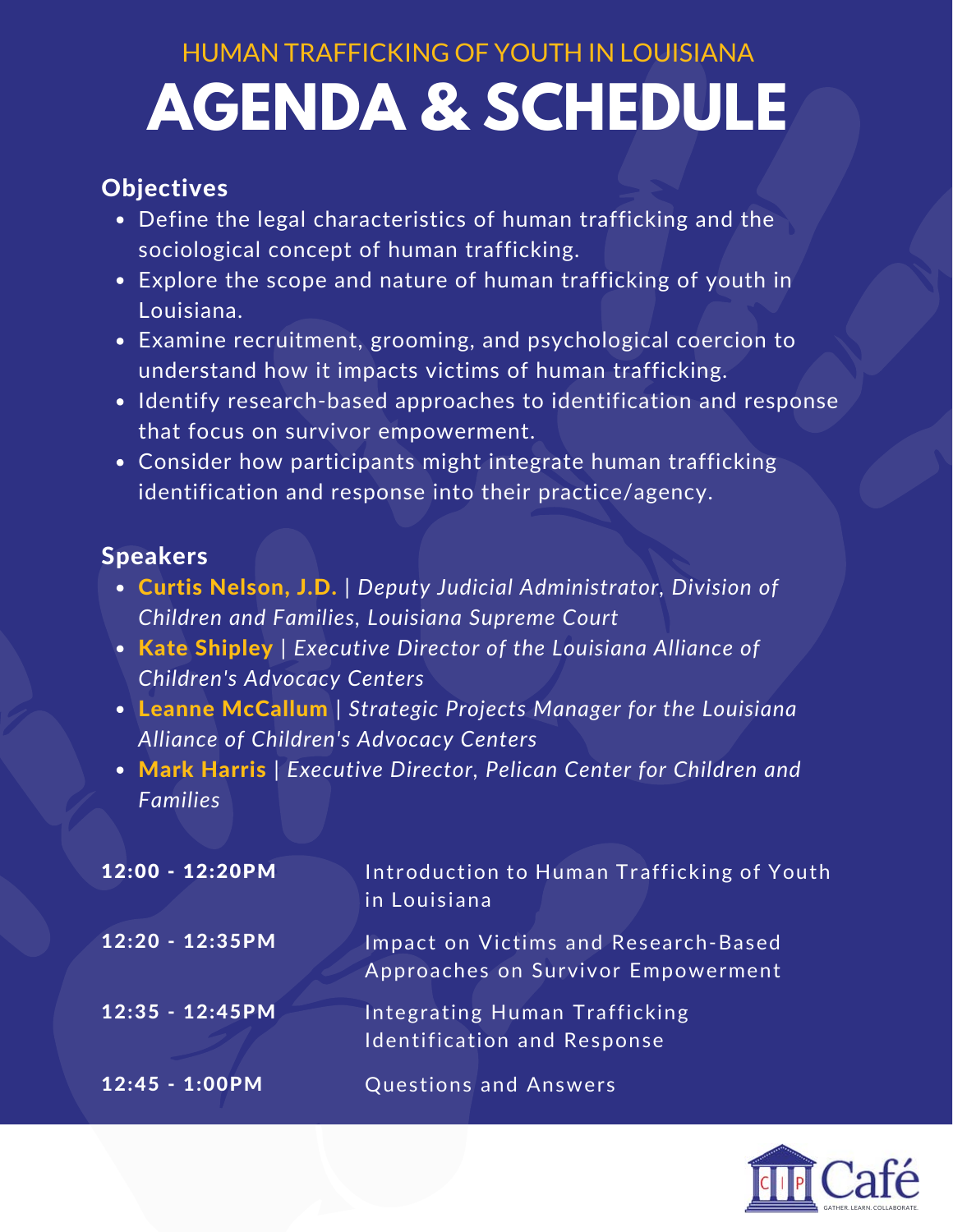# **SPEAKERS**



### Curtis Nelson **|** *Deputy Judicial Administrator, Division of Children and Families, Louisiana Supreme Court*

Curtis Nelson earned his Bachelor of Science degree in psychology with a minor in sociology from LSU in 1992. He graduated from Loyola University School of Law in New Orleans in 1997. Curtis has worked as an adolescence mental health technician, a court appointed special advocate, a parent's attorney in child in need of care proceedings, a child's attorney in delinquency proceedings, and as the Juvenile Section Chief for the 19th Judicial District Attorney's Office. Currently, Curtis serves as the Deputy Judicial Administrator for the Louisiana Supreme Court-Division of Children and Families. The division is involved in several Louisiana initiatives to improve the juvenile justice system for children and families.



### Kate Shipley | *Executive Director of the Louisiana Alliance of Children's Advocacy Centers*

Kate Shipley is the Executive Director of the Louisiana Alliance of Children's Advocacy Centers (LACAC), the state association for Louisiana's 15 Children's Advocacy Centers (CAC). She provides oversight of the daily operations and strategic development of LACAC. She has created a training and peer review program, conducts ongoing legislative advocacy, and provides support and technical assistance to Louisiana's CACs. She provides a unified voice to elevate collective priorities for CACs through representation on the Children's Cabinet Advisory Board, the Louisiana Human Trafficking Prevention Commission Advisory Board, and the Children's Justice Act Taskforce. Kate assisted the Governor's Office in securing federal funding for the state and provides oversight of the Louisiana Child and Youth Trafficking Collaborative, a grant project aimed at improving outcomes for victims of child and youth trafficking through the CACs.

Prior to this role, Kate worked for Empower225 as the CAC Liaison to the Louisiana Children's Anti-Trafficking Initiative (LACAT), in which she worked with the Governor's Office to plan and execute nine regional human trafficking symposiums ("focus groups"); coordinated human trafficking trainings; assisted CACs in improving data collection and case tracking for human trafficking victims; and assisted in the development of specialized human trafficking multi-disciplinary teams for across Louisiana. She is a trained forensic interviewer in three national protocols; RADAR, NCAC, and APSAC, and worked as a contractual Forensic Interviewer at the New Orleans Children's Advocacy Center for two years.

Kate first gained experience in human trafficking survivor services in New Orleans through an internship with Eden House. Kate has international exposure related to sex trafficking through research and volunteer work in India, where she conducted a case study on Kranti, an empowerment and recovery program for high-risk adolescent females from Mumbai's redlight district Kamathipura. Kate received her Bachelor of Science Public Health at Tulane University.